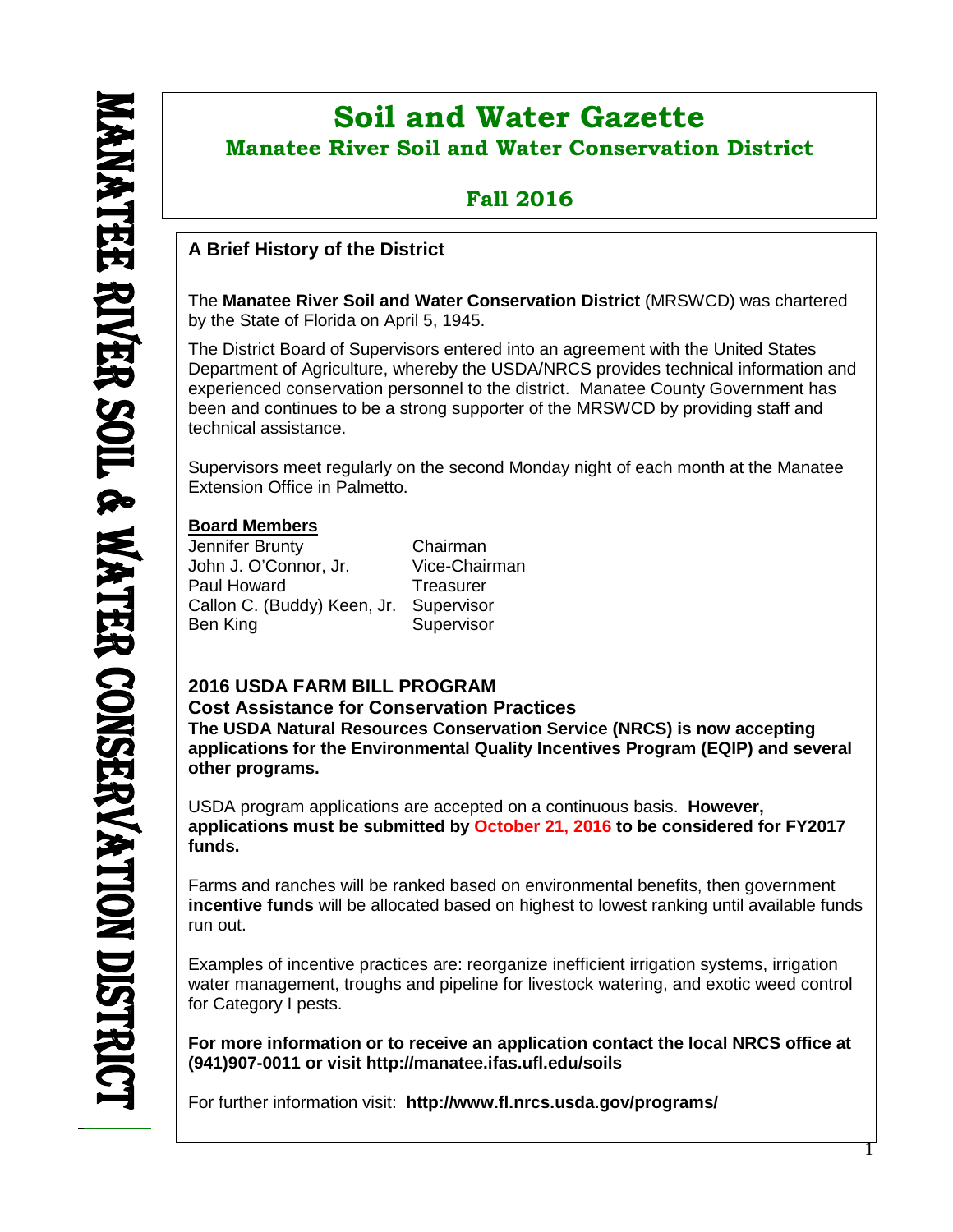| In this Issue            |  |
|--------------------------|--|
| History of the District1 |  |
| EQIP Update1             |  |
| MRSWCD News2             |  |
| MRSWCD Events3           |  |
| NRCS Corner3             |  |
| Farm City Week Calendar4 |  |
| Prospect Beef Show4      |  |

#### **OFFICE STAFF:**

Vacant Soil Technician

Janie Besselman Administrative Specialist II Israel Vega District Conservationist John Noll Soil Conservation Planner Gail Somodi Soil Conservation Supervisor

An Equal Opportunity Provider, Employer and Lender.

**MRSWCD News:** For more information on these programs call 907-0011. *If you would like to make a donation to the MRSWCD to help defray the costs of MRSWCD sponsored student programs, please call 907-0011 Ext 3142. Any donations would be greatly appreciated.*

### **Speech Competition**

Each middle school and high school participant prepared a 6-8 minute speech on the topic selected by the Association of Florida Conservation Districts, "Why Do We All Need Trees?" Southeast High School student Pankti Parikh, placed 1<sup>st</sup> and was awarded \$150. Placing 2<sup>nd</sup> was Braden River High School student Harley Wade (\$100), and in 3<sup>rd</sup> place was Palmetto High School student Elanie Mason (\$75). Parikh presented her speech at the annual history luncheon as part of Farm City Week.

### **Staff hosted 5 participants with the help of 3 volunteers.**

### **Manasota Regional Envirothon**

Manatee High School's *Those Who Shall Not Be Named* team was the Manatee County winner of the Manasota Regional Envirothon. The second place team *Golfwang*, also from Manatee High School, represented Manatee County at the state contest held at Arthur R. Marshall Loxahatchee National Wildlife Refuge, and placed 10<sup>th</sup> overall. The Florida Envirothon competition is a field event for high school students requiring problem solving, teamwork and the application of knowledge in five areas: aquatics, forestry, soils, wildlife, and current environmental issues.



#### **Staff assisted 80 students with the help of 40 volunteers.**



# **Manatee County Land Judging Competition**

The 55<sup>th</sup> annual event allowed students from local 4-H and FFA chapters to compete and show their knowledge of soil science, home site evaluation and conservation practices on a parcel of land. The students compete for the opportunity to represent Manatee County in the state contest, and possibly move on to the national competition held annually. Southeast High School won the senior FFA team division and the junior

FFA winning team was from Buffalo Creek Middle School. One intermediate and two senior 4-H teams also competed. Placing first among 4-H seniors was a team including Claire Strickland, Sam West, Jesse West and Meagan Gigliotti. The winning teams went on to compete at the state level.

#### **Staff assisted 50 students with the help of 7 volunteers.**

# **Manatee Spring Conservation Farm Tour**

In the spring of each year the MRSWCD sponsors a Farm Tour of the county and its various farming areas and communities. We take citizens on a guided bus tour through our county to educate participants on the importance of agriculture to our area. Lunch and snacks are provided. *For more information on attending in spring 2017 please call 941-907-0011 x 3142.* If you would like your farm to be considered as a stop on the tour please call us.

**Staff hosted 102 participants with the help of 3 volunteers.**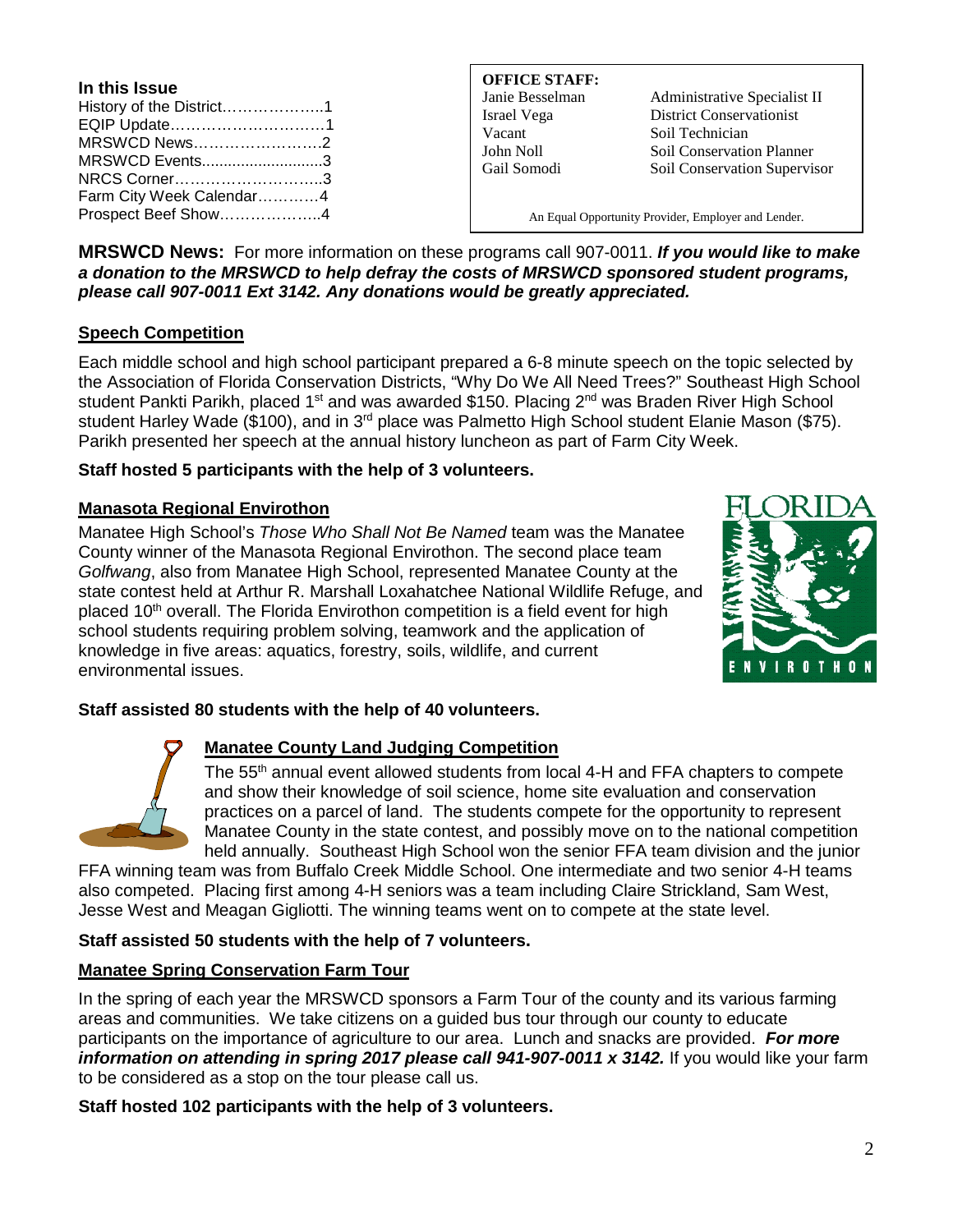|                    | <b>2017 Manatee River SWCD Events</b> |
|--------------------|---------------------------------------|
| <b>February 2</b>  | <b>Envirothon</b>                     |
|                    |                                       |
|                    |                                       |
| <b>February 23</b> | <b>MRSWCD Land Judging</b>            |
|                    |                                       |
| March 10           | <b>Farm Tour</b>                      |
|                    |                                       |
| $\blacksquare$     |                                       |



# **United States Department of Agriculture**

#### **Natural Resources Conservation Service Corner**

**\*NEW\* Conservation Client Gateway.** We encourage our clients to sign up for the secure online web application that gives landowners and land managers, operating as *individuals*, the ability to track their payments, report completed practices, request conservation assistance, and electronically sign documents anytime, anywhere. In the future, entities will be able to use this tool as well as individuals. Conservation Client Gateway provides users the flexibility to determine when they want to engage with NRCS online and when they prefer in-person conservation planning assistance. Visit

**<http://www.nrcs.usda.gov/wps/portal/nrcs/main/national/cgate/>** for more information and to sign up for the Conservation Client Gateway.

#### **Statistics 2016** (**Oct 2015-Sept 2016)**

| Customers assisted                                            | 5484 |
|---------------------------------------------------------------|------|
| Students assisted through educational events/classroom visits | 965  |
| Adult education through farm tours and training               | 309  |

# **2016 Conservation Planning (Acres) (Jan 1, 2016-Oct 1, 2016)**

| Environmental Quality Incentives Program (EQIP) and other programs |  |  |  |  |  |  | 11,693 |
|--------------------------------------------------------------------|--|--|--|--|--|--|--------|
|--------------------------------------------------------------------|--|--|--|--|--|--|--------|

# **Services Provided**

**Natural Resource Information.** NRCS access to recent and historical aerial maps, topography maps, and soil maps.

**USDA Soil Survey Distribution.** Soil surveys used for development and crops are available. Soil survey information for many areas may now be found online at **<http://websoilsurvey.nrcs.usda.gov/app/>** Please contact us if you would like assistance.

**Develop Conservation Plans** on land used for agriculture. The plans recommend Best Management Practices for protecting resources.

#### **Available Programs**

Environmental Quality Incentives Program, Conservation Stewardship Program, and others. Call for information 941-907-0011.